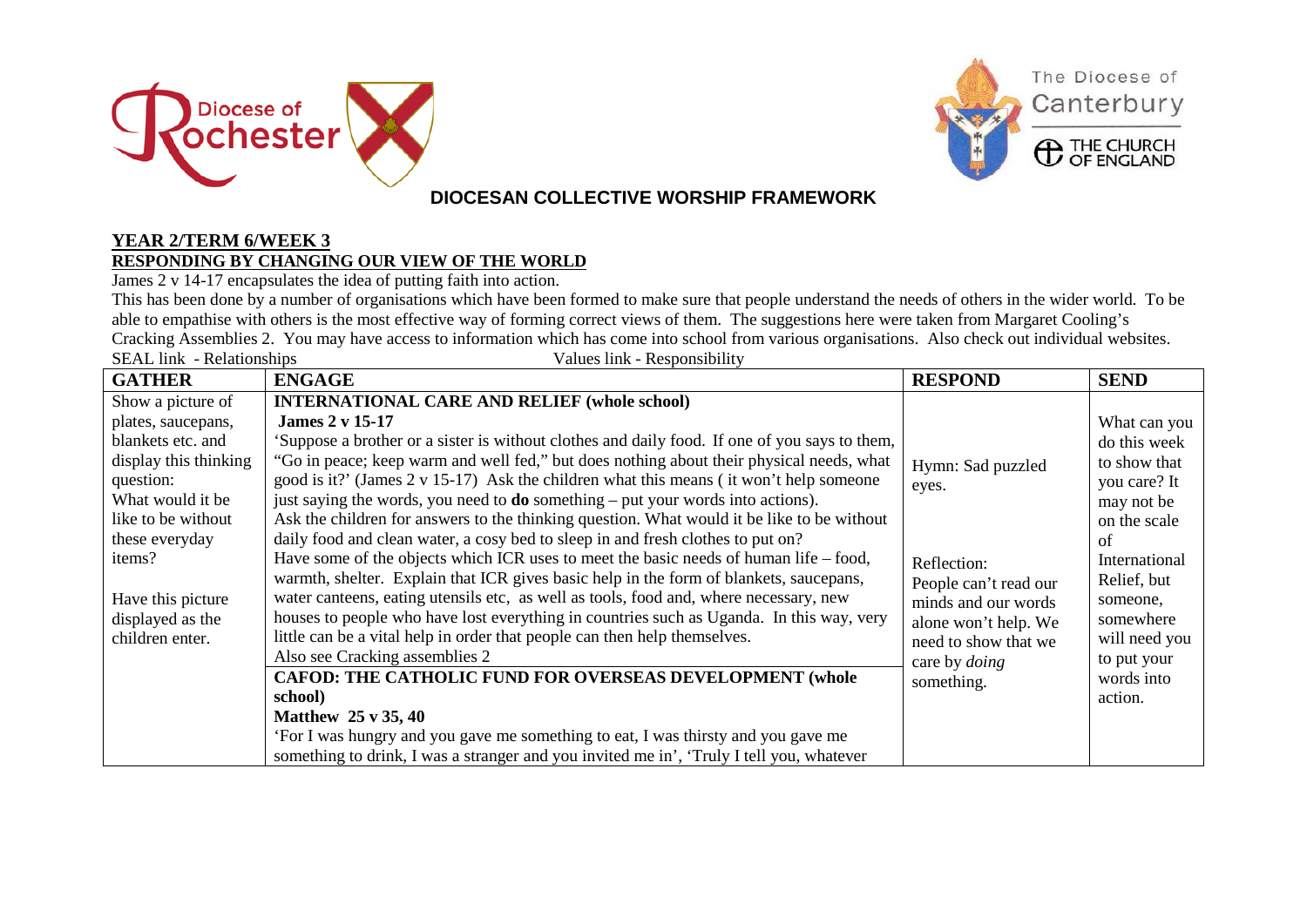



# The Diocese of Canterbury

**C** THE CHURCH

## **DIOCESAN COLLECTIVE WORSHIP FRAMEWORK**

| http://bestclipartblog<br>.com/clipart-<br>pics/world-clipart-<br>$3.$ gif<br>Display this logo | you did for one of the least of these brothers and sisters of mine, you did for me.'<br>Ask some children to come out and 'share' between them chocolate, sweets or similar.<br>Ensure that some get more than others. Discuss with the children why this is unfair.<br>Emphasise that this reflects the distribution of food in the world $-$ it is not shared evenly.<br>CAFOD was set up to help overcome this. CAFOD fights poverty, hunger and sickness<br>through small projects in the areas of Food production, Clean water, Education, Health<br>and Teaching technical skills<br>See also Cracking assemblies 2<br><b>CAFÉ DIRECT</b> (whole school)<br>Psalm 140 v12<br>Trace the chain for a coffee bean.<br>Show a map or write the journey as a flow diagram: Restaurant Owner, Supermarket,<br>Lorry, Docks, Ship, Italian Port, Train, Boat, Farm in Tanzania<br>A 69 kg pack of beans costs £14,000 here – the grower is paid £100! Café Direct<br>guarantees a fair price – but we may have to pay more for our coffee for that to happen. | Hymn:<br>When I needed a<br>neighbour.<br>Prayer:<br>Dear Lord,<br>When we are enjoying a<br>drink of hot chocolate,<br>or we smell the coffee<br>as we sit down to | Sending<br>Prayer;<br>Loving Lord,<br>we know you<br>care,<br>May we all<br>your<br>goodness<br>share, |
|-------------------------------------------------------------------------------------------------|--------------------------------------------------------------------------------------------------------------------------------------------------------------------------------------------------------------------------------------------------------------------------------------------------------------------------------------------------------------------------------------------------------------------------------------------------------------------------------------------------------------------------------------------------------------------------------------------------------------------------------------------------------------------------------------------------------------------------------------------------------------------------------------------------------------------------------------------------------------------------------------------------------------------------------------------------------------------------------------------------------------------------------------------------------------|---------------------------------------------------------------------------------------------------------------------------------------------------------------------|--------------------------------------------------------------------------------------------------------|
| as the children<br>come in to<br>assembly.<br>http://peopleandpla<br>net.org/cms_graphi         | By buying a certain jar of coffee we can change lives in Tanzania. Follow the journey of a<br>coffee bean (see Cracking Assemblies 2)<br>There is a good clip on the website that explains what Café Direct is. You need access to<br>You tube. The clip is very child friendly.<br><b>Award-Winning Coffee From Ethical Partnerships   Cafedirect</b>                                                                                                                                                                                                                                                                                                                                                                                                                                                                                                                                                                                                                                                                                                       | about those who worked<br>hard to get it to us and<br>remember that for some,<br>it means life, food and<br>education.                                              | Save us from<br>all selfish<br>greed,<br>Finding you<br>in those in                                    |
| $cs/img1210$ <sub>size2</sub> .<br>png                                                          | SIGHT SAVERS INTERNATIONAL (class or key stage)<br>John $9y5$<br>Take answers from children to the 'thinking question'/ discuss some of things that you                                                                                                                                                                                                                                                                                                                                                                                                                                                                                                                                                                                                                                                                                                                                                                                                                                                                                                      | Amen                                                                                                                                                                | need,<br>Amen<br>(This is the<br>last verse of<br>the hymn                                             |
|                                                                                                 | could buy with 70p.<br>Ask for a volunteer to come out and look through a piece of tracing paper. Ask them to<br>describe what they can see. Or you could ask a child to wear a blindfold and be led round<br>by another pupil. Ask how this felt.                                                                                                                                                                                                                                                                                                                                                                                                                                                                                                                                                                                                                                                                                                                                                                                                           | Hymn:<br>Sometimes I wonder<br>(Songs for every<br>assembly $-$ Out of the                                                                                          | 'Pears &<br>apples' Come<br>& Praise)                                                                  |